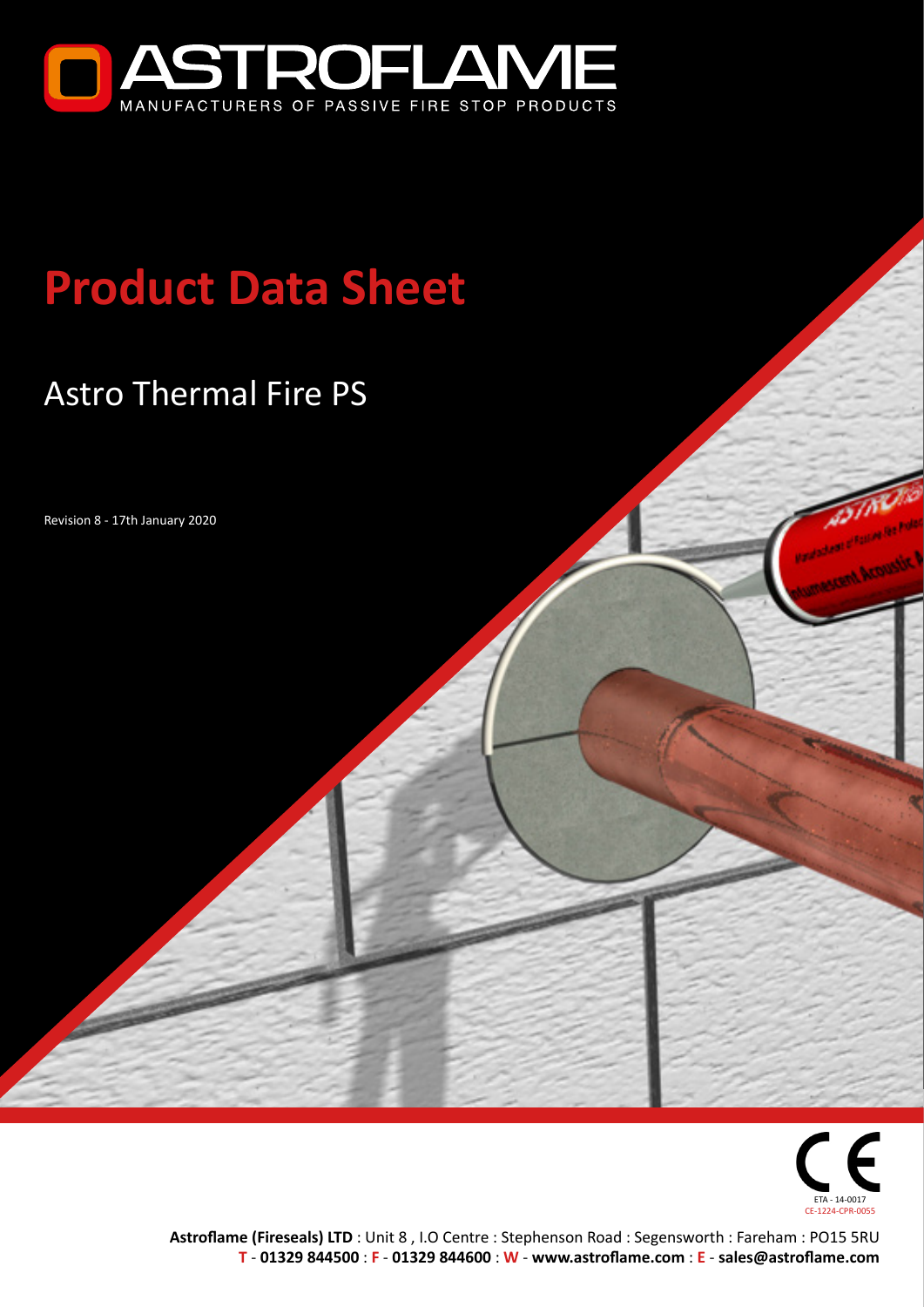

### **Astro Thermal Fire PS**

#### **Thermal Fire Pipe Sleeve**

- CE Marked.
- Suitable for fire protecting a wide range of plastic and metal pipes.
- Tested to BS476: Part 20.
- Tested to BS EN 1366-3.
- Up to 2 Hours Fire Rating.
- Acoustic Tested to BSEN ISO 140-3 and BSEN ISO 717.
- Maintains thermal insulation for the pipe.
- For use through a wide range of fire partition walls and floors.
- Allows for thermal movement of pipe.
- EN13501-1.
- No additional metal sleeving or lining out of the partition aperture required.
- Cost effective, can be cut to length

#### Product Description

A high percentage of the steel, copper and plastic pipes found in commercial and domestic buildings will penetrate through fire rated constructions such as ceilings, floors and walls. Once a hole is made in a fire rated construction for the passage of pipes or services the integrity of the compartment is compromised.

To solve this problem Astroflame have developed Astro Thermal Fire Pipe Sleeve, which reinstates the fire rating of the construction and prevents fire spreading from one compartment to another. It also protects copper pipes from cement erosion.

The sleeve is a cost effective product for the fire stopping of pipe penetrations, e.g. plumbing pipe and metallic pipes, whilst maintaining similar thermal and acoustic properties as standard mineral fibre insulation. These properties ensure compliance to water bye laws and building regulations for cold and hot water pipes and heating systems.

In a fire situation the sleeve expands to fill the available space between the pipe and the penetration. In the case of plastic pipes the sleeve will crush and close off the pipe forming a solid char and preventing the passage of fire and smoke to the adjacent compartment.







Tested in Plasterboard Partition, Mineral Fibre Batt, Solid Walls and Floors.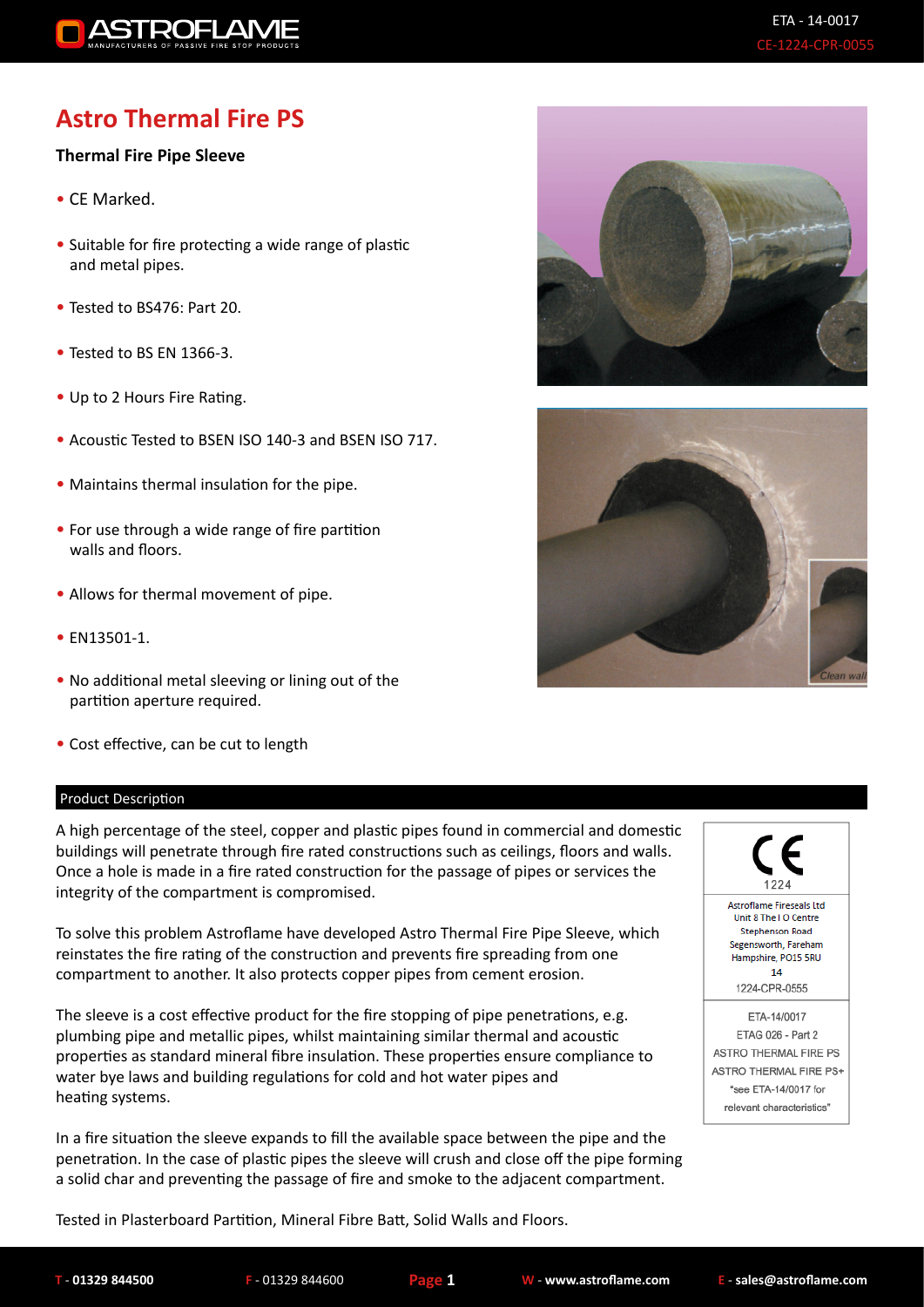ROEI ANJE

Product Availability

#### Tested on the following pipe sizes to BS 476 Part 20 and BS EN 1366-3 for up to 2 hours.

|                        | <b>BS 476 part 20</b>  |                              |
|------------------------|------------------------|------------------------------|
| <b>COPPER</b>          | Pipe Size 12mm - 160mm | 120 mins                     |
| <b>STAINLESS STEEL</b> | Pipe Size 15mm - 160mm | 120 mins                     |
| <b>MILD STEEL</b>      | Pipe Size 15mm - 165mm | 120 mins                     |
| <b>CAST IRON</b>       | Pipe Size 15mm-160mm   | 120 mins                     |
| <b>PVC</b>             | Pipe Size 55mm-110mm   | 120 mins                     |
| <b>PVC</b>             | Pipe Size 160mm        | 90 mins                      |
| POLYBUTYLENE           | Pipe Size 12mm - 28mm  | 120 mins                     |
| <b>HDPE</b>            | Pipe Size 15mm - 160mm | 120 mins                     |
|                        | EN 1366-3              |                              |
| <b>METAL</b>           | Pipe Size 15mm - 158mm | <b>EI 120 Wall</b>           |
| <b>METAL</b>           | Pipe Size 159mm        | E120 EI30 Wall               |
| <b>PVC</b>             | Pipe Size 43mm - 160mm | EI 120 min wall &<br>floor   |
| <b>HDPE</b>            | Pipe Size 40mm - 110mm | 120 min wall & floor         |
| <b>HDPE</b>            | Pipe Size 160mm        | EI 90 wall / EI 120<br>floor |

All sleeves have been tested with a 25mm nominal wall thickness. Sleeves have been tested cut flush to the wall for metal pipes only and floor for metal and plastic pipes. Sleeves have also been tested in walls, for plastic pipes, leaving 25mm exposed for connection to standard pipe insulation.

The sleeve is simple to install, easy to cut and one sleeve can replace two collars. For metal pipes the sleeve may also be fitted flush to the wall for a clean line solution.

| <b>Pipe Material</b>   | <b>Diameter</b>        | <b>Blockwork</b><br>Wall | Solid<br>Floor | Mineral<br>batt | Plasterboard<br>Wall |
|------------------------|------------------------|--------------------------|----------------|-----------------|----------------------|
| <b>COPPER</b>          | Pipe Size 15mm - 160mm |                          | ۰              |                 |                      |
| <b>CAST IRON</b>       | Pipe Size 15mm - 160mm |                          |                |                 |                      |
| <b>MILD STEEL</b>      | Pipe Size 15mm - 160mm |                          | $\bullet$      |                 |                      |
| <b>STAINLESS STEEL</b> | Pipe Size 15mm - 160mm |                          | ۰              |                 |                      |
| POLYBUTYLENE           | Pipe Size 12mm         |                          | $\bullet$      |                 |                      |
| POLYBUTYLENE           | Pipe Size 28mm         |                          | $\bullet$      |                 |                      |
| <b>PVC</b>             | Pipe Size 55mm - 110mm |                          | $\bullet$      |                 |                      |
| <b>PVC</b>             | Pipe Size 160mm        |                          | $\bullet$      |                 |                      |
| <b>PVC-U</b>           | Pipe Size 15mm - 160mm |                          | ۰              |                 |                      |
| <b>HDPE</b>            | Pipe Size 15mm - 160mm | $\bullet^*$              | $\bullet$      |                 | $\bullet^*$          |

#### **\* HDPE 160mm limited to EI90**

For specific details of approved pipe materials, pipe thickness and substrates check with Astroflame Technical Team